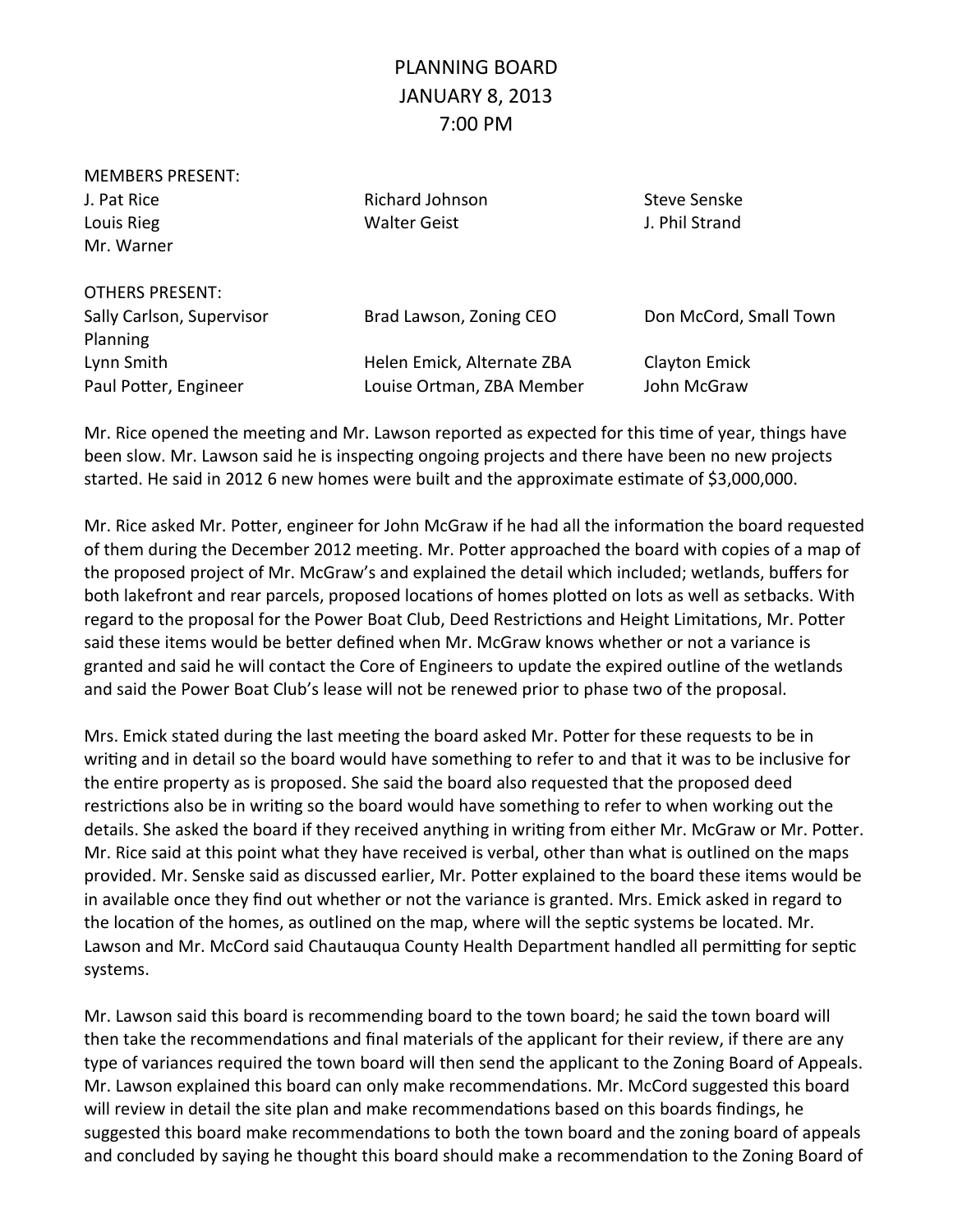Appeals as to whether this board thinks it would or would not be a good idea to grant the area variance to reduce the lot width.

Mr. Emick asked if there was a time frame for this proposed project. Mr. Rice said it may take some time as each lot would be developed individually. Mr. Emick also asked if there would be minimum values to homes that may be built. Mr. Potter said they have not set a minimum value as of yet.

Mrs. Ortman asked why it has not been suggested to rezone this area to an R-1 District and securing the rights of the people who might purchase and develop the lots. There was discussion and members of the board said it was not good practice to spot zone and again explained if this was an R-1 District this project would be able to move forward without a variance.

Mrs. Ortman said she wanted to review for herself and let the record reflect what the actual reasons for the developer who wants to put in these homes and not adhere to the zoning restriction of the widths of lots and why the board is discussing the proposal. Mr. Senske said the applicant has every right, as any other individual does, to come before this or any other board and make a request. Mr. Rice added the applicant feels he can maximize the use of his property by having more lots.

Mrs. Emick said a lot of time and effort has been put into the comprehensive plan and in the comprehensive plan came up with 125' lot width and said there had to be a reason for that restriction. She said she understood economically the board thinks it would increase property taxes etc., but she said the taxes are based on lakefront frontage and does not think it would make a difference. The board explained that by adding more homes it would add more tax revenue to the tax base. Mrs. Emick asked if Mr. McGraw has paid his taxes. The board said that is irrelevant to this application. Mrs. Emick said if this application is granted and Mr. McGraw is successful in doing whatever it is he wants to do will the restrictions be restricted to just him or will the restrictions follow the property. Mr. Rice said the restrictions would follow the property.

For the record, Mr. Lawson said the permitting board has not received a completed application in order to have the 60 day time table stand. He said the planning board is still waiting on more information in to order to make its recommendation on the project.

After discussion, Mr. Rice said Mr. Potter is looking for the board's view of the widths of the lots and the funneling and once he is clear on that he will provide the board with the balance of the information the board has requested.

**Mr. Warner made a motion to recommend to the Zoning Board of Appeals that they accept Mr. McGraw's request for an area variance of 25', allowing the lot size to go from 125' to 100' lot width**  with the following reasons; the proposed location of the homes and the amount of distance between **the homes and the lakefront makes good use of the land, the proposal is comparable to Sunrise Cove's lot sizes, the proposal has more merit than a hotel/motel, the proposal fits in with the**  comprehensive plan and adds to the tax base without negative impact on the lake. The board also recommends careful consideration be taken with lake buffers to protect the lake and buffers to the **back of the development to protect potential lot owners. Louis Rieg seconded this motion. A roll call vote was taken and all were in favor.**

Mr. Senske made a motion to recommend to the Zoning Board of Appeals accept the request of Mr. **McGraw for an area variance of 4' on the area of the current location of the Power Boat Club,**